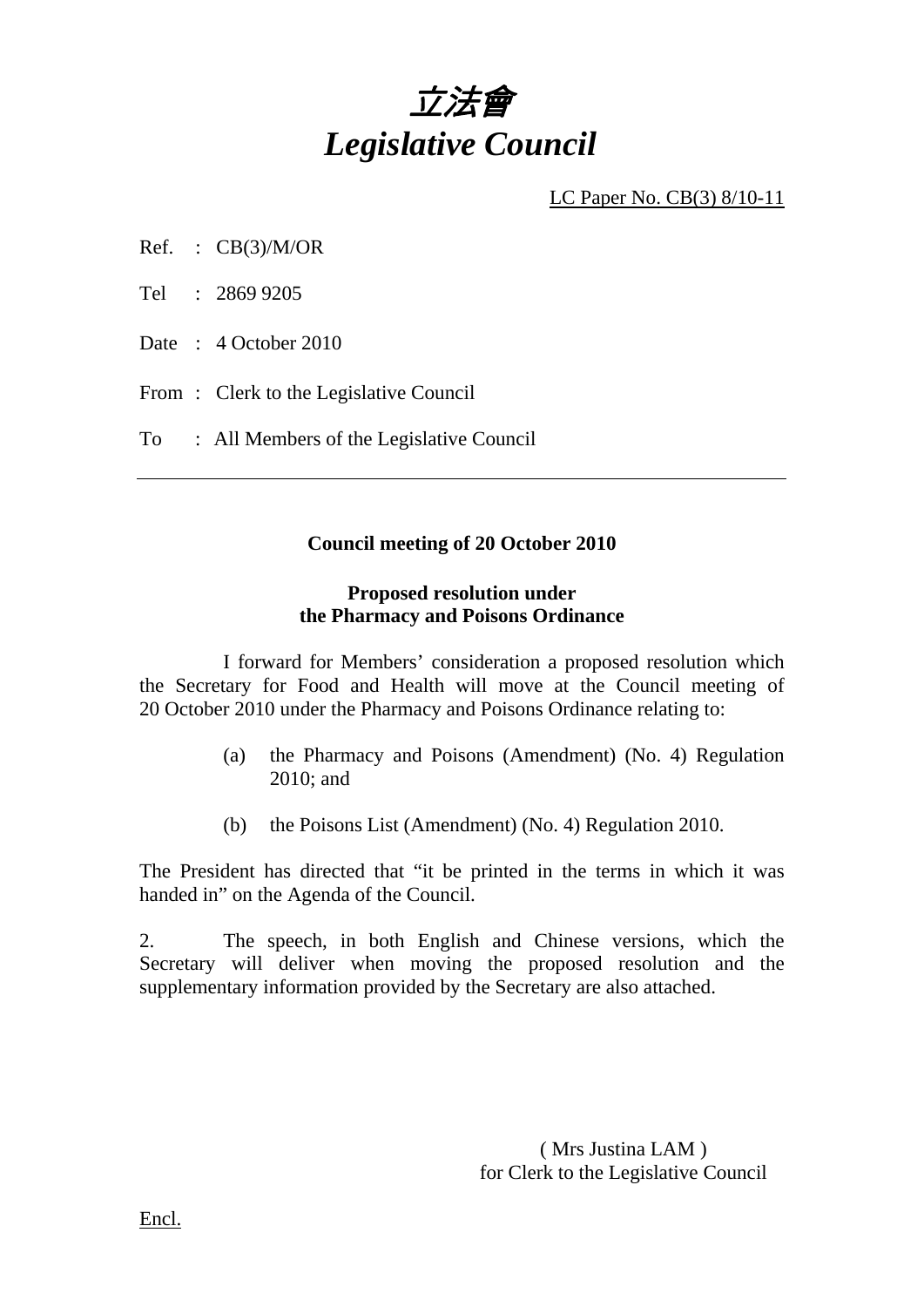#### 1

### **Pharmacy and Poisons Ordinance**

## **Resolution**

(Under section 29 of the Pharmacy and Poisons Ordinance (Cap. 138))

**Resolved** that the following Regulations, made by the Pharmacy and Poisons Board on 13 September 2010, be approved—

- (a) the Pharmacy and Poisons (Amendment) (No. 4) Regulation 2010; and
- (b) the Poisons List (Amendment) (No. 4) Regulation 2010.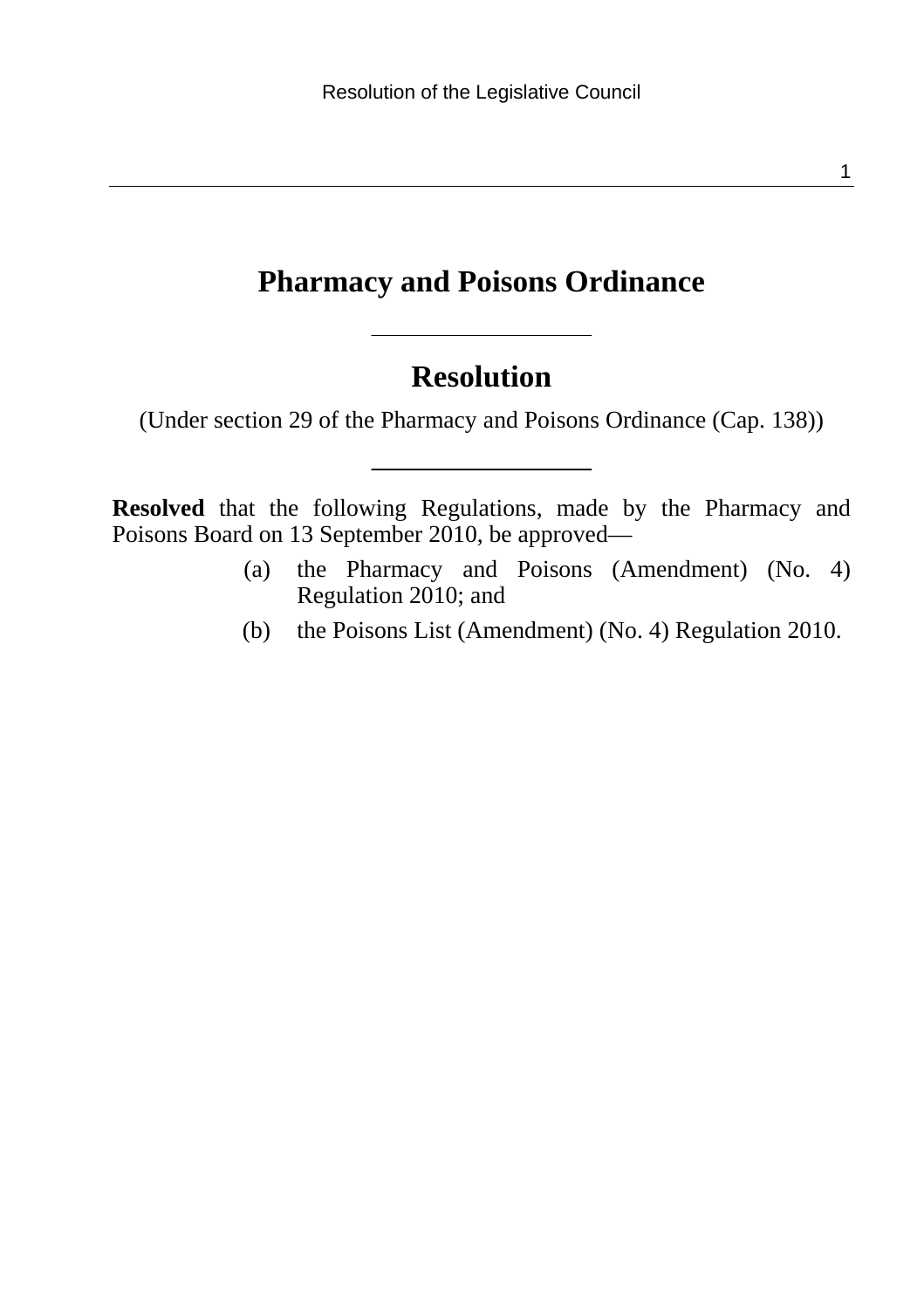## **Pharmacy and Poisons (Amendment) (No. 4) Regulation 2010**

(Made by the Pharmacy and Poisons Board under section 29 of the Pharmacy and Poisons Ordinance (Cap. 138) subject to the approval of the Legislative Council)

### **1. Pharmacy and Poisons Regulations amended**

The Pharmacy and Poisons Regulations (Cap. 138 sub. leg. A) are amended as set out in sections 2 to 3.

#### **2. First Schedule amended**

First Schedule, Division A—

- (a) **Add**  "Dapoxetine; its salts";
- (b) **Add**  "Indacaterol; its salts; its esters; their salts";
- (c) **Add**

"Plerixafor; its salts".

#### **3. Third Schedule amended**

Third Schedule, Division A—

(a) **Add** 

"Dapoxetine; its salts";

(b) **Add** 

"Indacaterol; its salts; its esters; their salts";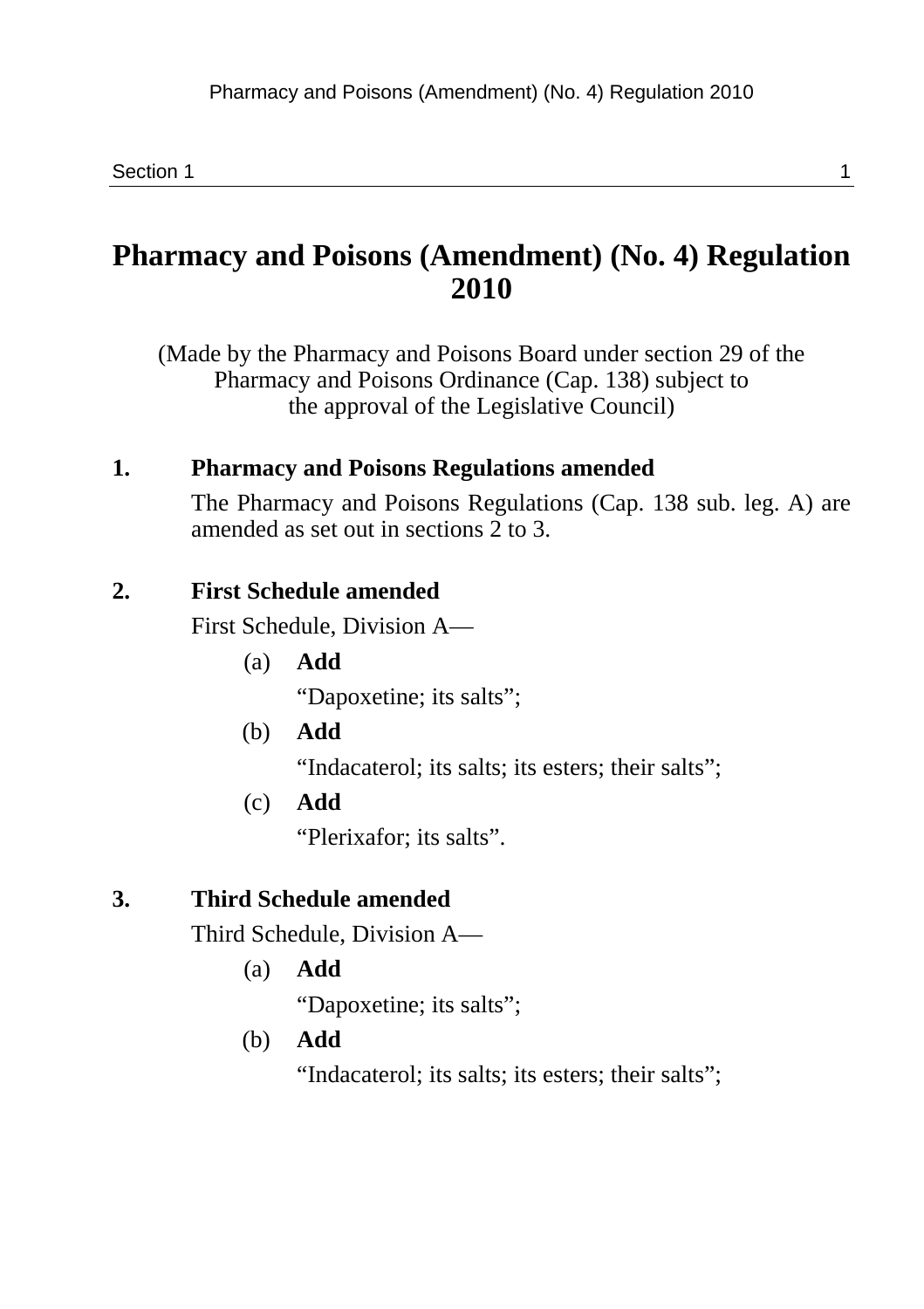Section 3 2

(c) **Add**  "Plerixafor; its salts".

> Chairman, Pharmacy and Poisons Board

13 September 2010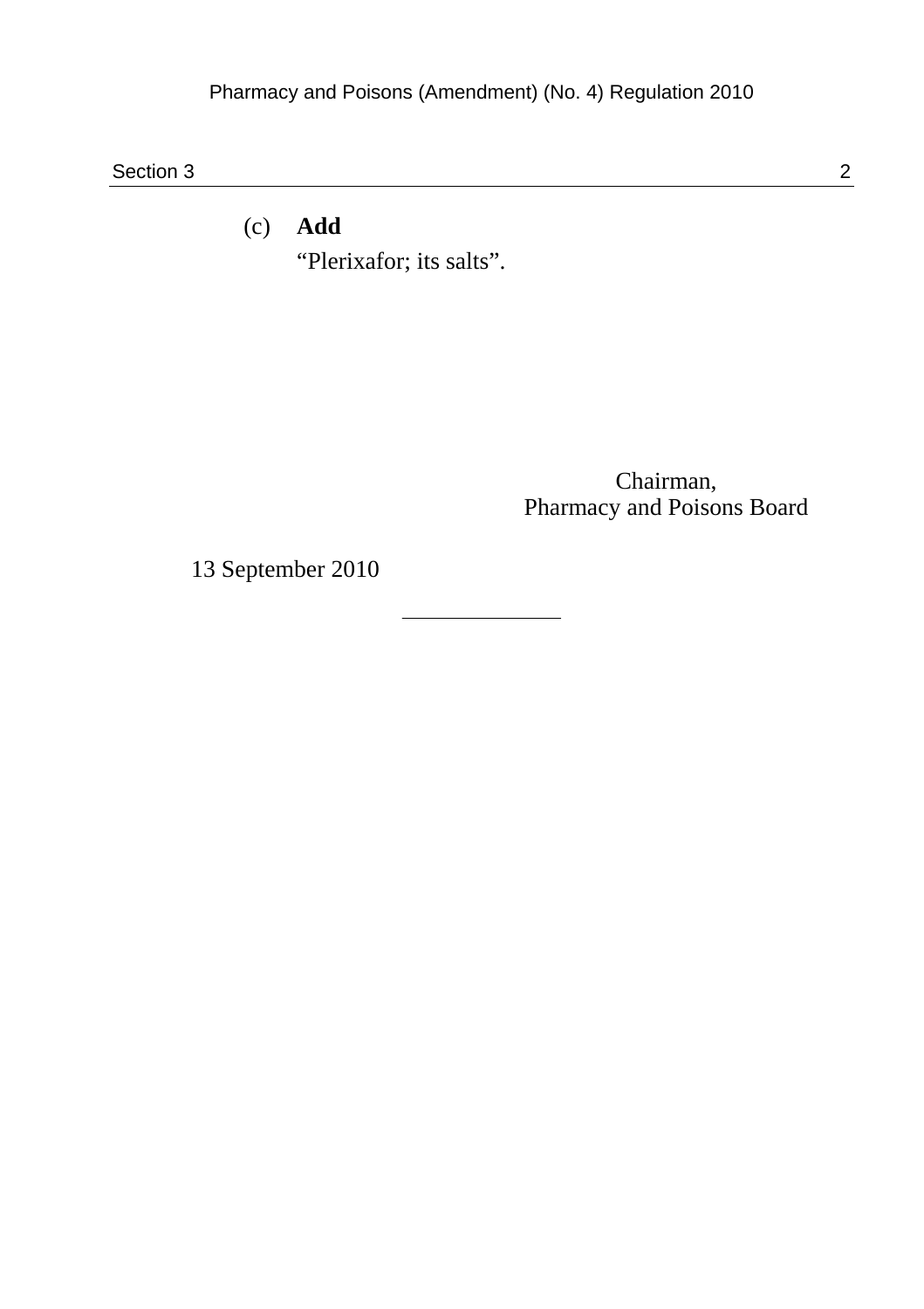| <b>Explanatory Note</b> |  |
|-------------------------|--|
| Paragraph 1             |  |

#### **Explanatory Note**

This Regulation adds 3 substances to Division A of the First and Third Schedules to the Pharmacy and Poisons Regulations (Cap. 138 sub. leg. A) ("principal Regulations") so that the sale, supply, labelling and storage of those substances are subject to the restrictions imposed under the Pharmacy and Poisons Ordinance (Cap. 138) and the principal Regulations.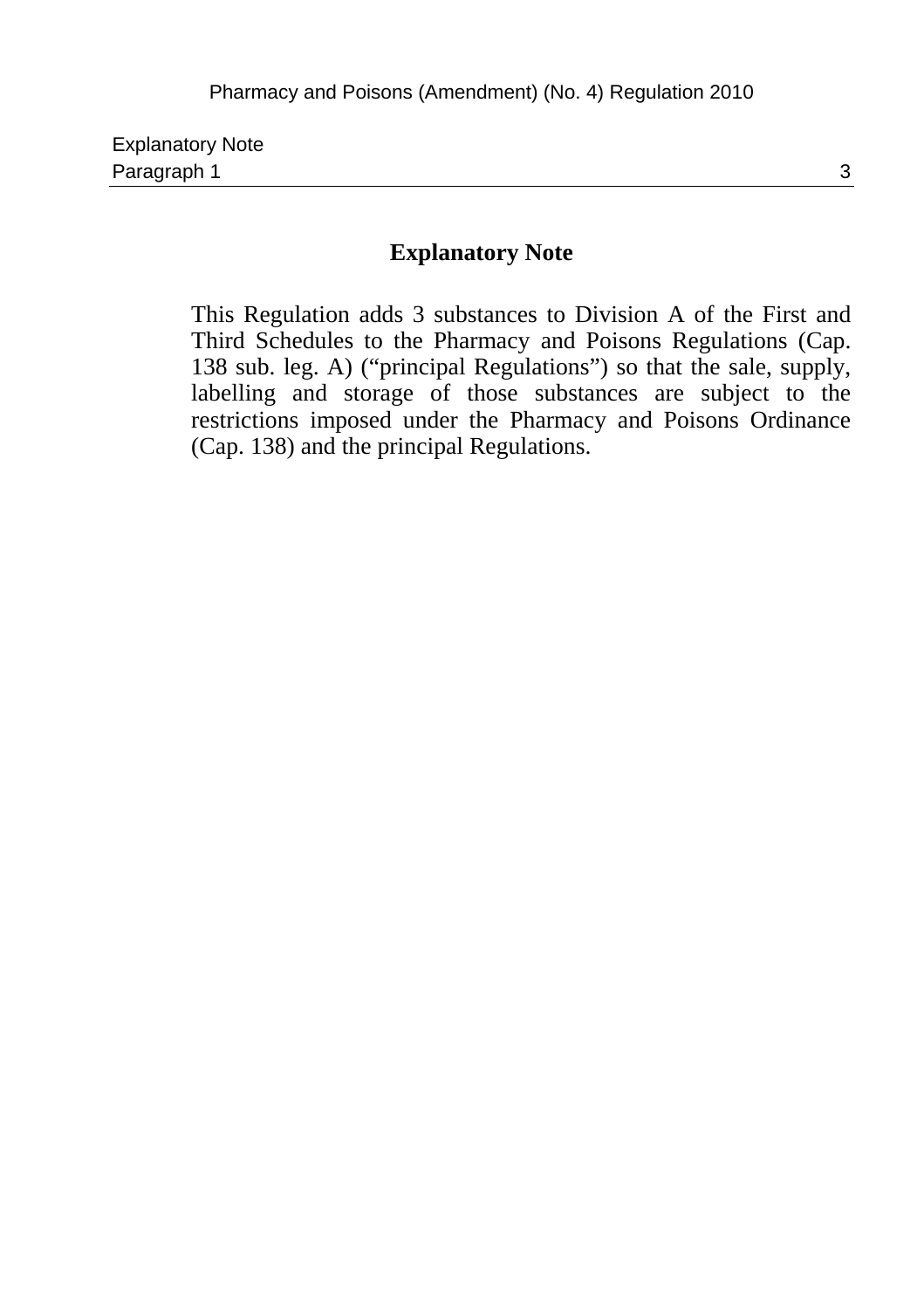## **Poisons List (Amendment) (No. 4) Regulation 2010**

(Made by the Pharmacy and Poisons Board under section 29 of the Pharmacy and Poisons Ordinance (Cap. 138) subject to the approval of the Legislative Council)

#### **1. Poisons List Regulations amended**

The Poisons List Regulations (Cap. 138 sub. leg. B) are amended as set out in section 2.

### **2. Schedule amended**

The Schedule, Part I, Division A—

(a) **Add** 

"Dapoxetine; its salts";

- (b) **Add**  "Indacaterol; its salts; its esters; their salts";
- (c) **Add**

"Plerixafor; its salts".

Chairman, Pharmacy and Poisons Board

13 September 2010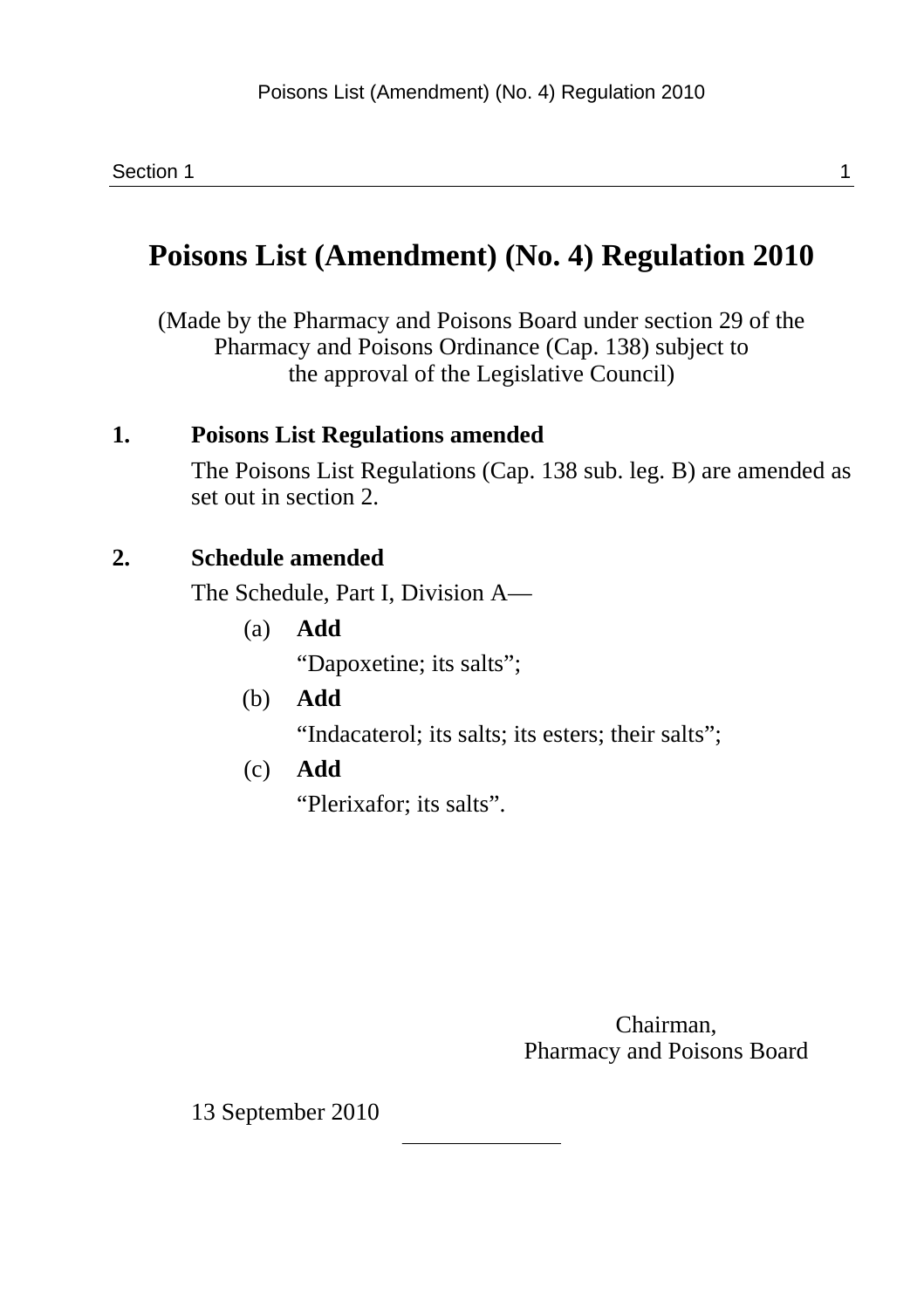#### **Explanatory Note**

This Regulation adds 3 substances to Division A of Part I of the Poisons List set out in the Schedule to the Poisons List Regulations (Cap. 138 sub. leg. B) so that, among other applicable requirements, poisons containing those substances can only be sold on registered premises of an authorized seller of poisons by a registered pharmacist or in the pharmacist's presence and under the pharmacist's supervision.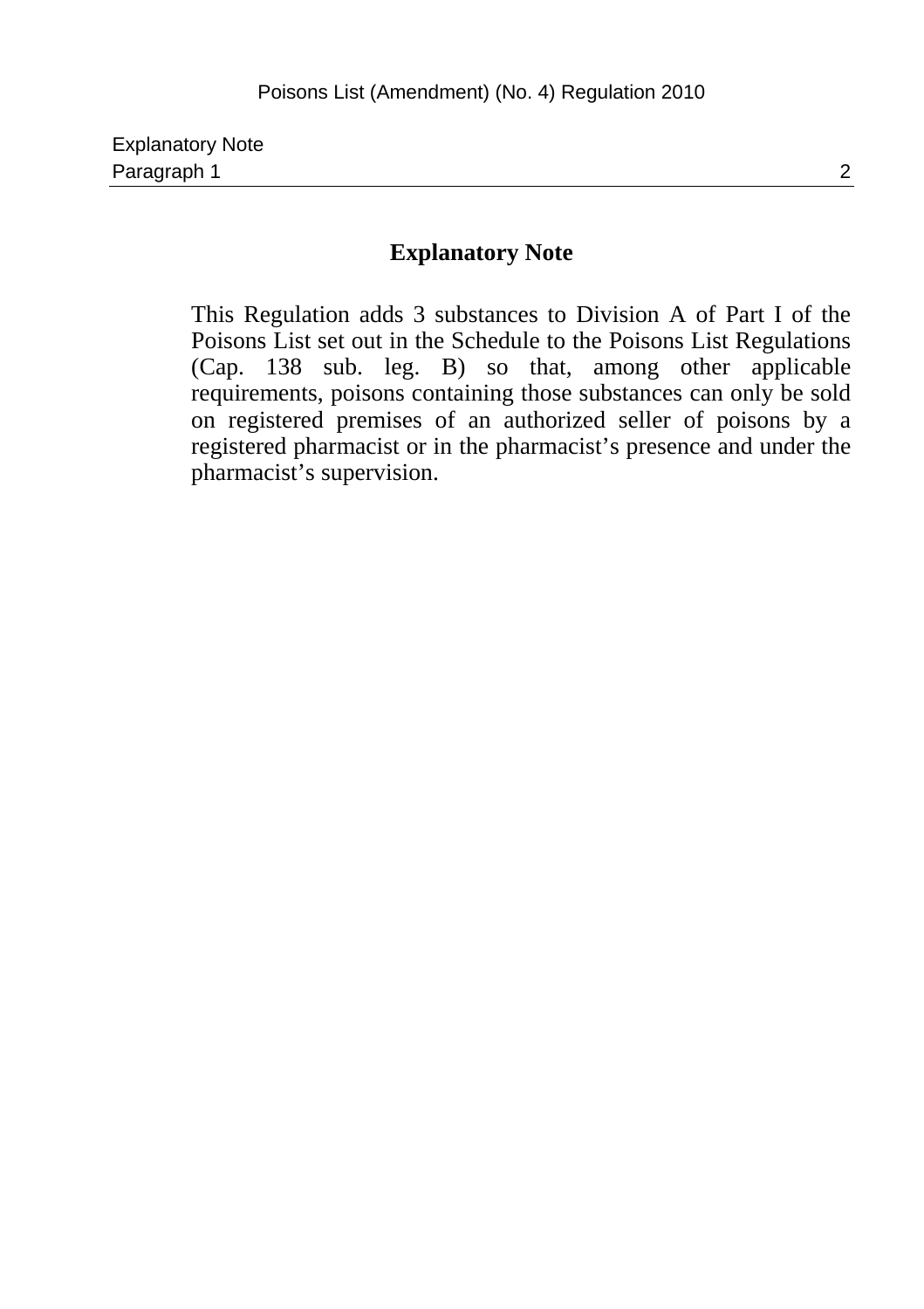## **SPEECH BY THE SECRETARY FOR FOOD AND HEALTH AT THE LEGISLATIVE COUNCIL ON 20 OCTOBER 2010**

# **Pharmacy and Poisons Ordinance (Cap. 138)**

## **Pharmacy and Poisons (Amendment) (No. 4) Regulation 2010 Poisons List (Amendment) (No. 4) Regulation 2010**

Mr President,

1 I move that the motion under my name, as printed on the Agenda, be passed.

2. Currently, we regulate the sale and supply of pharmaceutical products through a registration and monitoring system set up in accordance with the Pharmacy and Poisons Ordinance. The Ordinance maintains a Poisons List under the Poisons List Regulations and several Schedules under the Pharmacy and Poisons Regulations. Pharmaceutical products put under different parts of the Poisons List and different Schedules are subject to different levels of control in regard to the conditions of sale and keeping of records.

3. For the protection of public health, some pharmaceutical products can only be sold in pharmacies under the supervision of registered pharmacists and in their presence. For certain pharmaceutical products, proper records of the particulars of the sale must be kept, including the date of sale, the name and address of the purchaser, the name and quantity of the medicine and the purpose for which it is required. The sale of some pharmaceutical products must be authorized by prescription from a registered medical practitioner, dentist or veterinary surgeon.

4. Arising from an application for registration of three pharmaceutical products, the Pharmacy and Poisons Board proposes to add the following three substances to Part I of the Poisons List and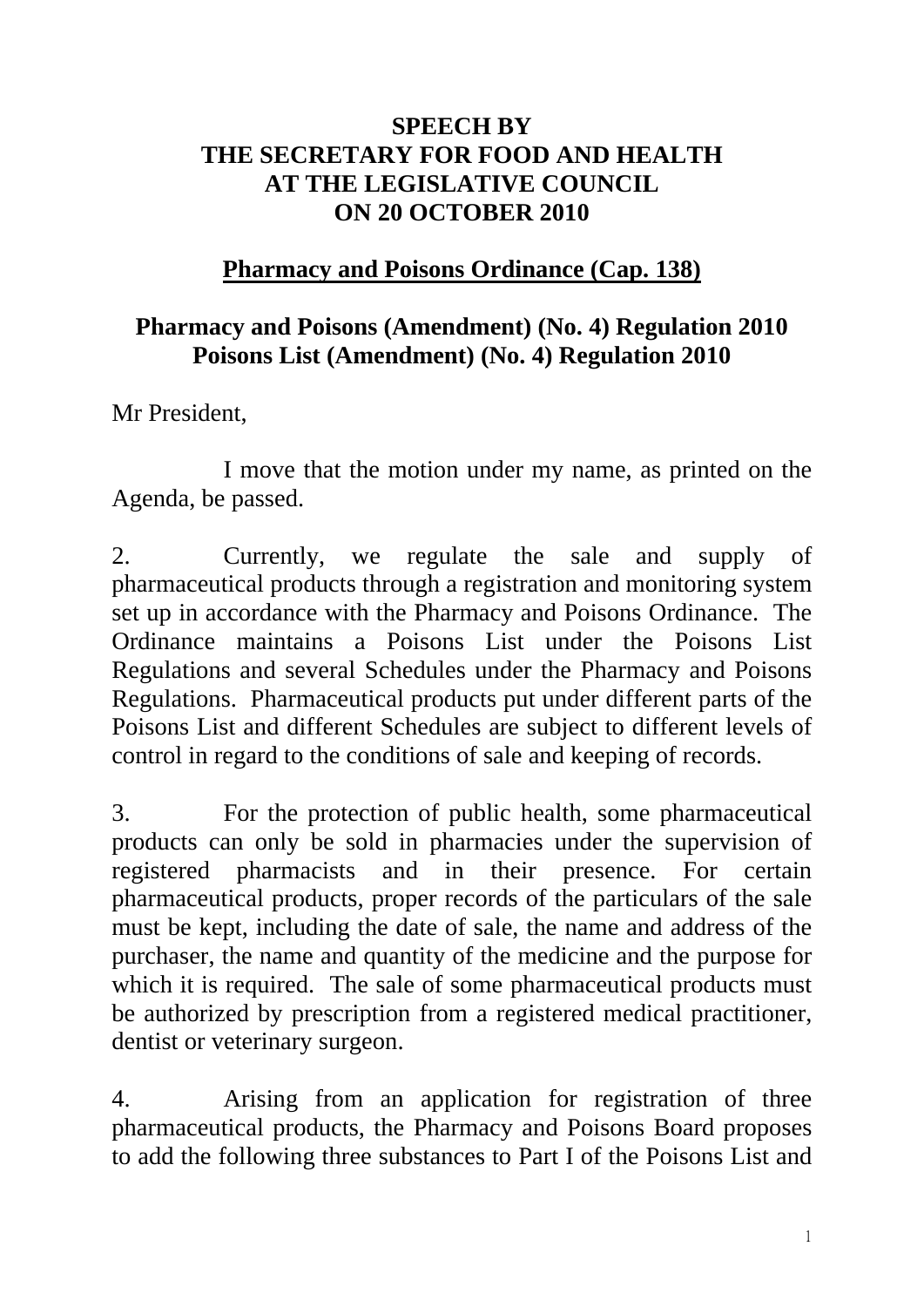the First and Third Schedules to the Pharmacy and Poisons Regulations:

- (a) Dapoxetine; its salts
- (b) Indacaterol; its salts; its esters; their salts
- (c) Plerixafor; its salts

5. Pharmaceutical products containing the above substances must then be sold in pharmacies under the supervision of registered pharmacists and in their presence, with the support of prescriptions.

6. We propose that these amendment regulations take immediate effect upon gazettal on 22 October 2010 to allow early control and sale of the relevant medicine.

7. The two Amendment Regulations are made by the Pharmacy and Poisons Board, which is a statutory authority established under the Ordinance to regulate pharmaceutical products. The Board comprises members engaged in the pharmacy, medical and academic professions. The Board considers the proposed amendments necessary in view of the potency, toxicity and potential side effects of the medicine concerned.

8. With these remarks, Mr President, I move the motion.

T:\HEALTH-1\Ash2\2010\PPR\4th Batch\folder\1 Speech (eng).do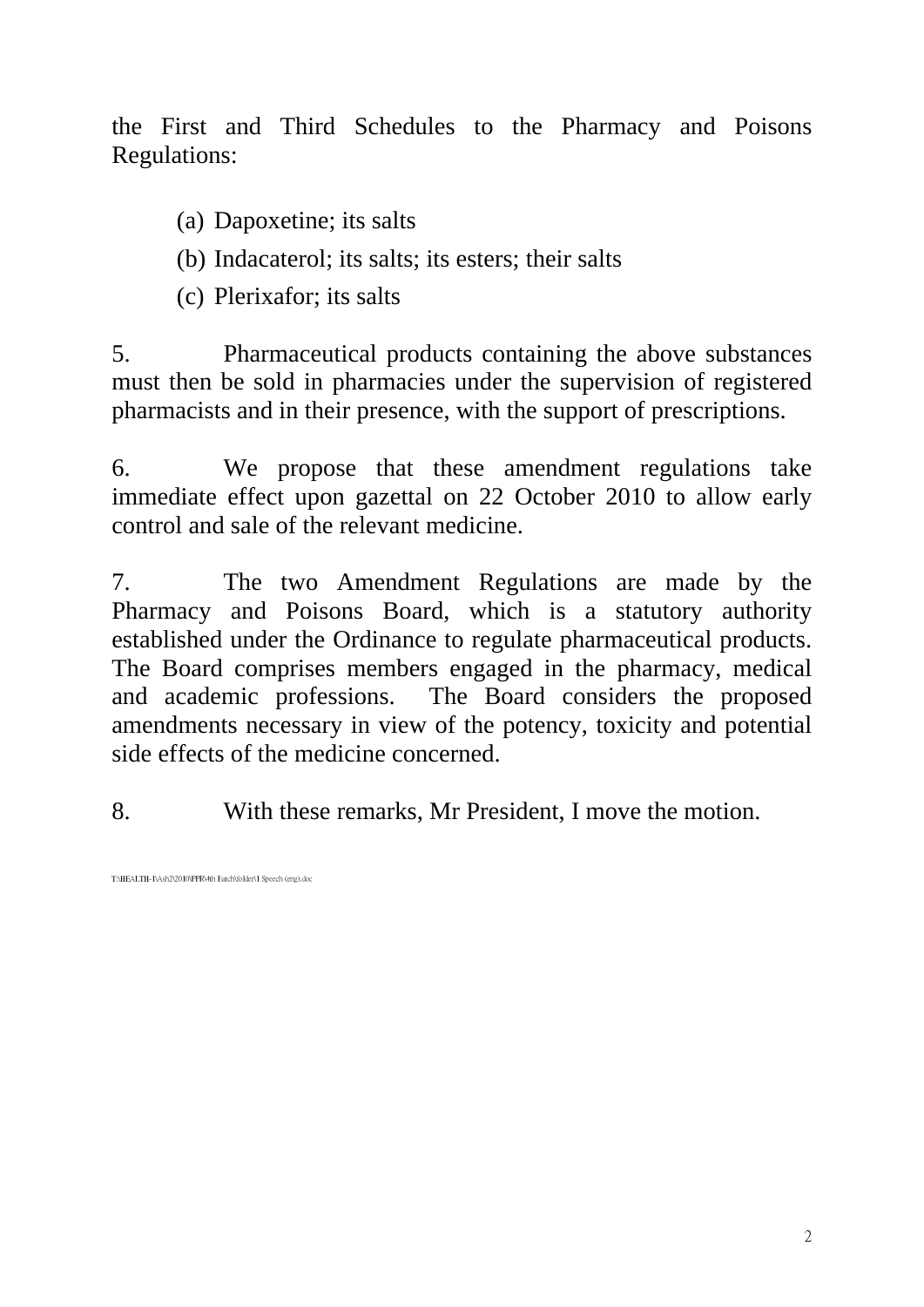**Poisons List (Amendment) (No.4) Regulation 2010** 

**Pharmacy and Poisons (Amendment) (No.4) Regulation 2010** 

**Supplementary Information to the Legislative Council** 

《**2010**年毒藥表(修訂)**(**第四號**)** 規例》 《**2010**年藥劑業及毒藥(修訂)**(**第四號**)** 規例》 提交立法會的補充資料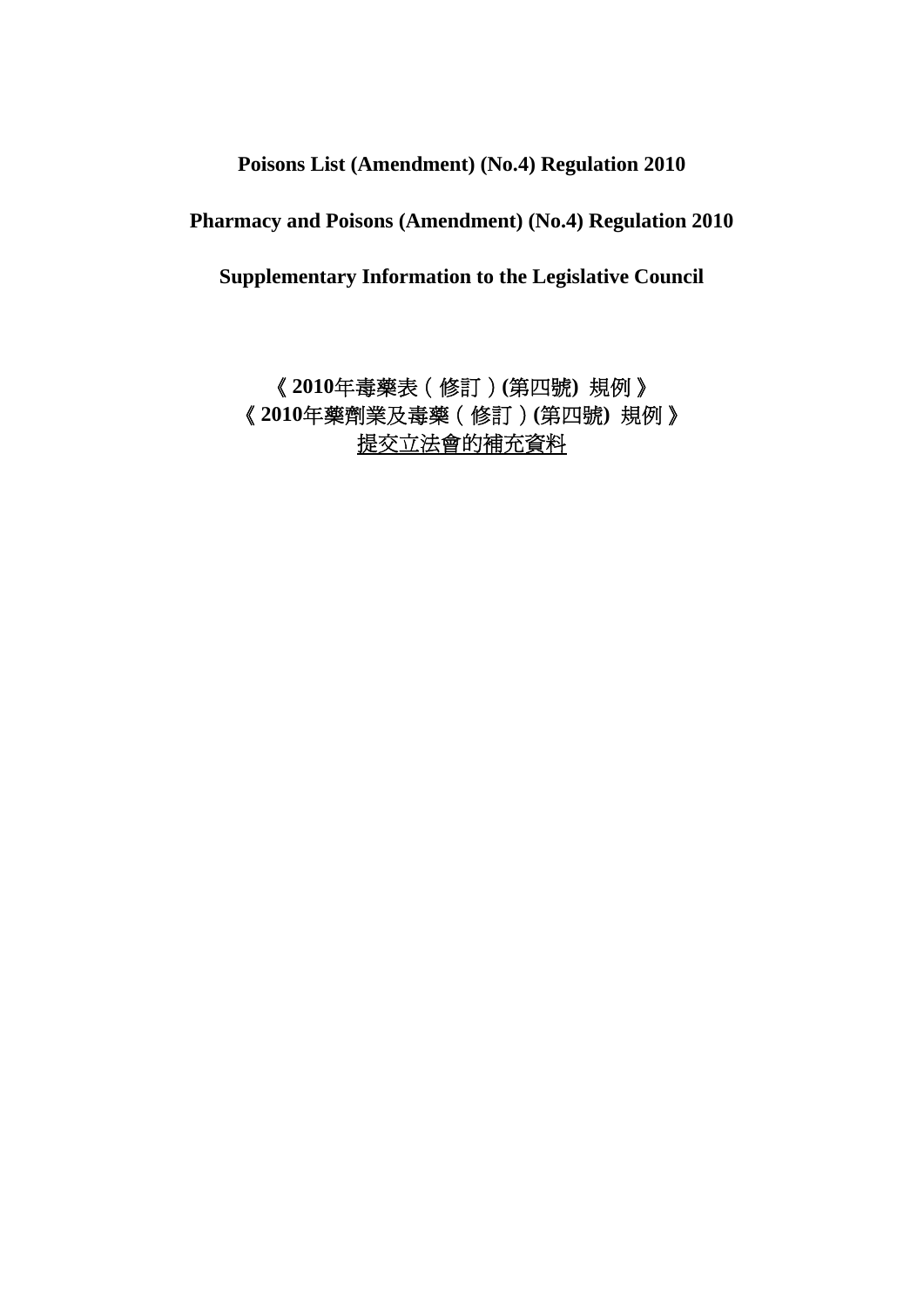| <b>Drug Name</b><br>藥名                  | <b>Proposed</b><br><b>Classification</b><br>建議類別                          | <b>Reason</b><br>原因                                                                                                                                                                                                                                                                                                                                                                                                                                                                                                                                                                                                                                                                        |
|-----------------------------------------|---------------------------------------------------------------------------|--------------------------------------------------------------------------------------------------------------------------------------------------------------------------------------------------------------------------------------------------------------------------------------------------------------------------------------------------------------------------------------------------------------------------------------------------------------------------------------------------------------------------------------------------------------------------------------------------------------------------------------------------------------------------------------------|
| Dapoxetine; its salts<br>(達泊西汀;<br>其鹽類) | Part I, First and<br><b>Third Schedules</b><br>poison<br>第一部附表一及<br>附表三毒藥 | This drug is used to treat premature ejaculation,<br>in men between 18 and 64 years old. Premature<br>ejaculation is a common sexual problem. It is<br>when a man ejaculates with little sexual<br>stimulation and before the man wants to. This<br>can cause problems for the man and may cause<br>problems in sexual relationships.                                                                                                                                                                                                                                                                                                                                                      |
|                                         |                                                                           | Side effects include feeling dizzy, headache,<br>feeling sick, feeling irritable, anxious, agitated or<br>restless, feeling numb or having "pins and<br>needles", difficulty getting or keeping an erection,<br>sweating more than normal or flushing, diarrhoea,<br>constipation or having wind, stomach pain,<br>bloating or being sick, problems sleeping or<br>strange dreams, feeling tired or sleepy, yawning,<br>blocked nose (nasal congestion), a rise in blood<br>pressure, difficulty concentrating, shaking or<br>trembling, lower interest in sex, ringing in the ears,<br>blurred vision, indigestion and dry mouth. This<br>drug should only be used upon medical judgment. |
|                                         |                                                                           | 此藥用以治療18至64歲男性早洩。早洩是常見<br>的性問題。這是指男性在很少性刺激的情況<br>下,以及在想射精前射精。這會對該名男性帶<br>來問題,並可能在性關係上造成問題。                                                                                                                                                                                                                                                                                                                                                                                                                                                                                                                                                                                                 |
|                                         |                                                                           | 副作用包括感到暈眩、頭痛、感到不適、感到<br>易怒、焦慮、激動或煩躁、感到麻木或手腳發<br>麻、勃起或維持勃起有困難、出汗比平常多或<br>臉部發熱、腹瀉、便秘或腸氣、胃痛、肚脹或<br>不適、睡眠問題或怪夢、感到疲倦或想睡、打<br>呵欠、鼻塞(鼻腔堵塞)、血壓上升、無法集中<br>精神、發抖或震顫、性慾下降、耳鳴、視力模<br>糊、消化不良及口乾。需經醫生清楚診斷,才<br>能使用此藥物。                                                                                                                                                                                                                                                                                                                                                                                                                                                                                   |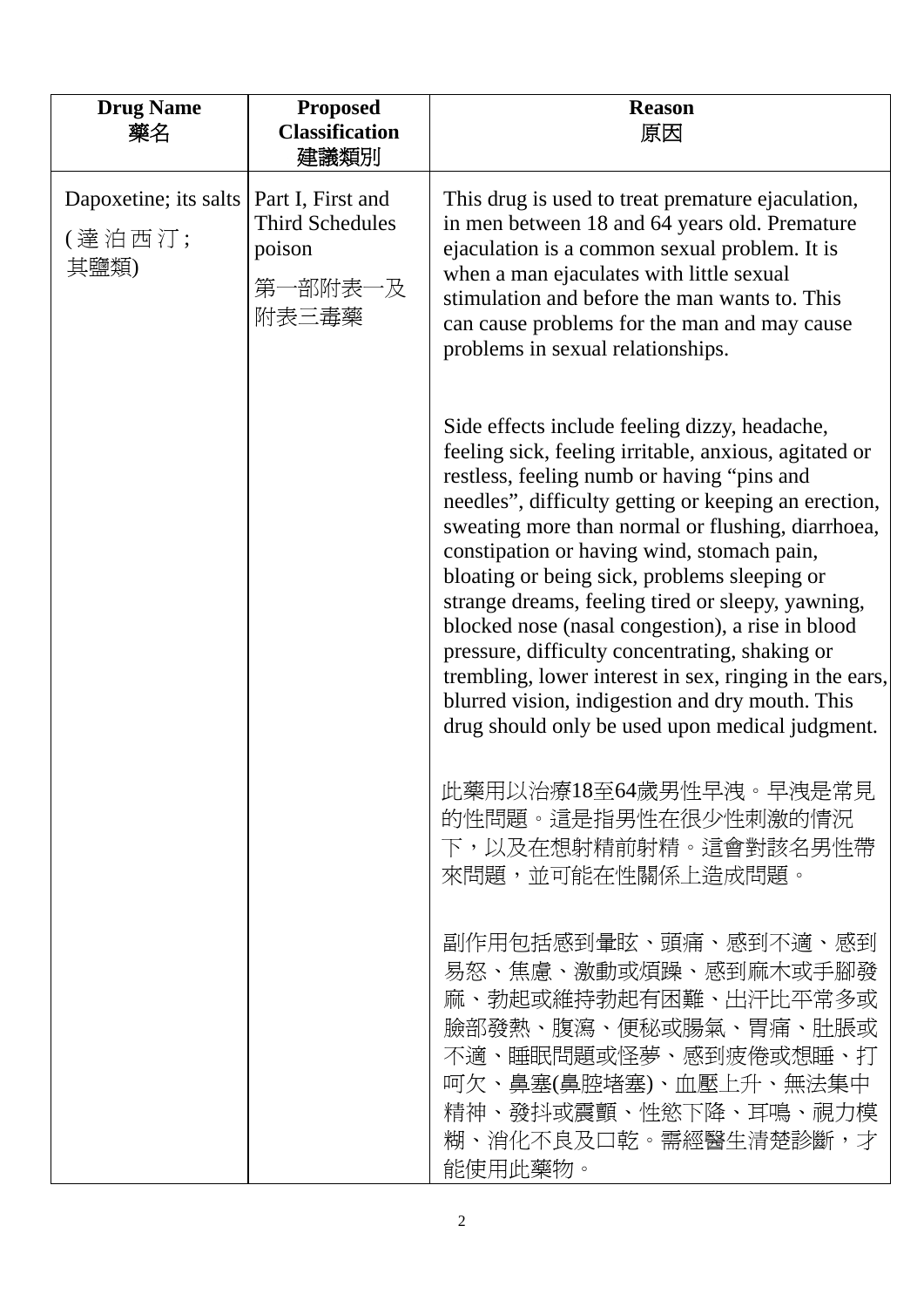| <b>Drug Name</b><br>藥名                                                                | <b>Proposed</b><br><b>Classification</b><br>建議類別                          | <b>Reason</b><br>原因                                                                                                                                                                                                                                                                                                                                                                                                                                                                                                                                                                                                                                                                                                                                                                                                                                                                                                                                                                                                                                                                                                                                                                                           |
|---------------------------------------------------------------------------------------|---------------------------------------------------------------------------|---------------------------------------------------------------------------------------------------------------------------------------------------------------------------------------------------------------------------------------------------------------------------------------------------------------------------------------------------------------------------------------------------------------------------------------------------------------------------------------------------------------------------------------------------------------------------------------------------------------------------------------------------------------------------------------------------------------------------------------------------------------------------------------------------------------------------------------------------------------------------------------------------------------------------------------------------------------------------------------------------------------------------------------------------------------------------------------------------------------------------------------------------------------------------------------------------------------|
| Indacaterol; its<br>salts; its esters;<br>their salts<br>(茚達特羅;其鹽<br>類;其酯類;它<br>們的鹽類) | Part I, First<br>and Third<br>Schedules<br>poison<br>第一部附表<br>一及附表三<br>毒藥 | This drug is used to keep the airways open in adults<br>with chronic obstructive pulmonary disease<br>(COPD). COPD is a long-term disease in which the<br>airways and air sacs inside the lungs become<br>damaged or blocked, leading to difficulty breathing<br>air in and out of the lungs.<br>Side effects include nasopharyngitis (inflammation<br>of the nose and throat), upper respiratory tract<br>infection (colds), sinusitis (inflammation of the<br>sinuses), diabetes mellitus and hyperglycaemia<br>(high blood sugar levels), headache, ischaemic heart<br>disease (disease of the heart caused by failure in the<br>blood supply), cough, pharyngolaryngeal (throat)<br>pain, rhinorrhoea (runny nose), respiratory tract<br>congestion (blocked airways), muscle spasm<br>(cramps) and peripheral oedema (swelling,<br>especially of the ankles and feet). A medical<br>decision is required for the use of this medicine.<br>此藥用以使患有慢性阻塞性呼吸道疾病的成<br>人的氣道保持張開。慢性阻塞性呼吸道疾病<br>是一種長期疾病,患者肺內的氣道和氣囊會<br>被破壞或阻塞,導致肺部吸入和呼出空氣困<br>難。<br>副作用包括鼻咽炎(鼻子及喉嚨發炎)、上呼吸<br>道感染、鼻竇炎、糖尿病和血糖過多症(血糖水<br>平偏高)、頭痛、缺血性心臟病(血液供應不足<br>所引致的心臟疾病)、咳嗽、咽喉痛、鼻漏(流<br>鼻涕)、呼吸道阻塞(氣道受阻)、肌肉痙攣以及<br>周邊水腫(尤其是足踝及足部)。選用此藥需經<br>醫生決定。 |
|                                                                                       |                                                                           |                                                                                                                                                                                                                                                                                                                                                                                                                                                                                                                                                                                                                                                                                                                                                                                                                                                                                                                                                                                                                                                                                                                                                                                                               |